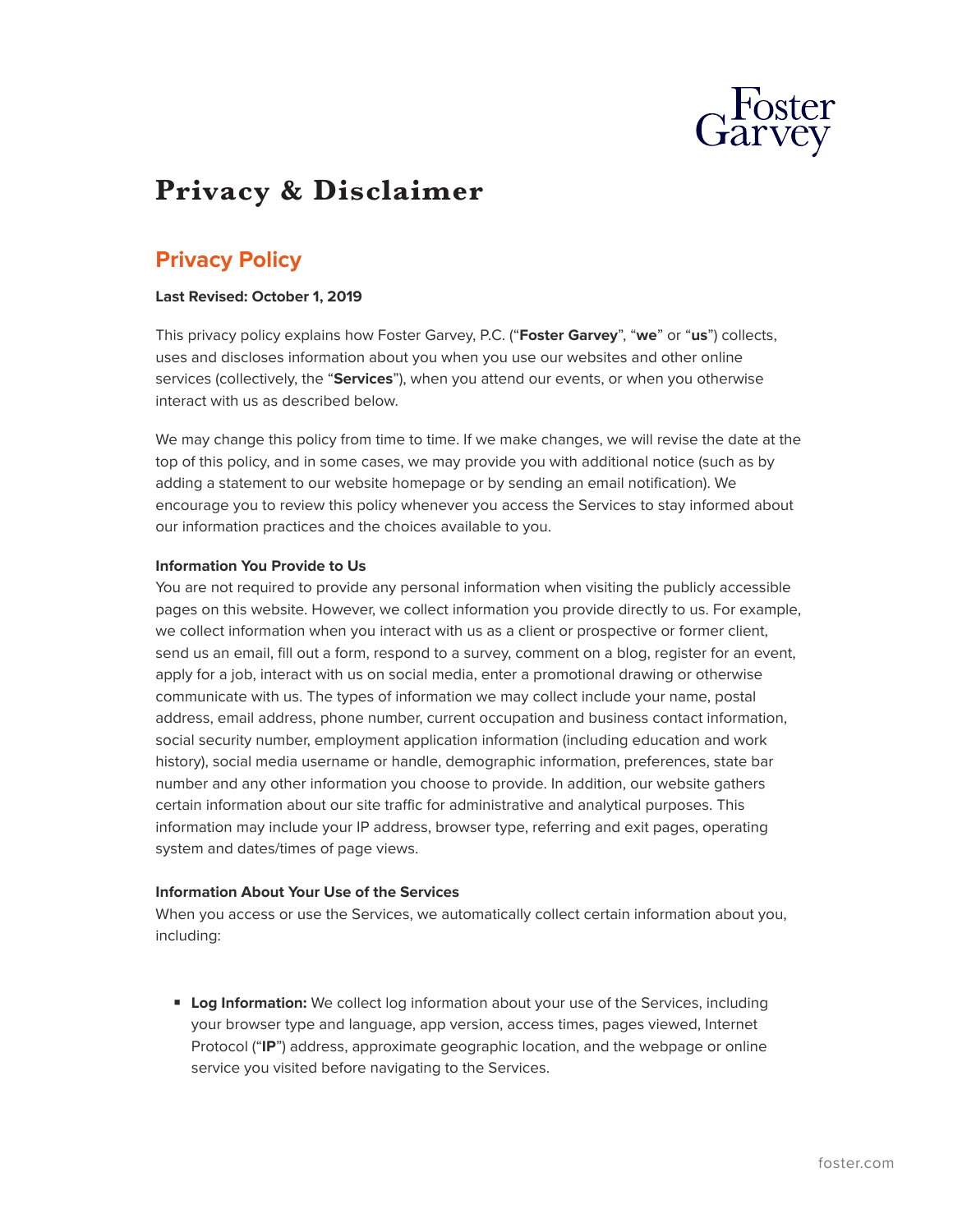

- **Device Information:** We collect information about the mobile device you use to access our mobile applications, including the hardware model, operating system and version, unique device identifiers and mobile network information.
- **Information Collected by Cookies and Other Tracking Technologies:** We and our service providers use various technologies to collect information, including cookies. Cookies are small data files stored on your hard drive or in device memory that help us to, among other things, improve the Services and your experience, see which areas and features of the Services are popular and count visits. For more information, please refer to our [Cookie Policy.](https://www.foster.com/cookie-policy)

#### **Information We Collect from Other Sources**

We may also obtain information from other sources and combine that with information we collect through the Services. For example, we may use information from LinkedIn to update information about you in our contact database.

#### **Use of Information**

We use your information to administer services and to improve the website.

Our main use of your information is to respond to requests for information from you, to ensure the efficient operation of the site, and to provide you with information that may be of interest to you or your business. We provide this information to you through the site, by e-mail or by postal mail. We may combine your personal information with that of all or a particular group of website users to prepare collective and anonymous profiles of site users and their interests or behaviors. If you have opted into receiving communications from Foster Garvey, we may provide you with marketing information we think would be of interest. You may opt out of receiving such marketing communications at any time.

Where you have provided us with your personal information to receive newsletters or other marketing communications, we will store that information until you notify us that you no longer wish to receive these communications, or we determine that the information is no longer accurate.

Where you provide us with your personal information to apply for a position with us, we will keep it on file for one year.

We may process and store information about you in the United States and other countries, which may have less protective data protection laws than the region in which you are situated.

#### **Legal basis for processing personal data**

Under the General Data Protection Regulation, the processing activities described in this document are based on contract (Art. 6(1)(b) GDPR - for information you provide in the process of applying for a position online, and alumni registration); consent (Art. 6(1)(a) GDPR - to the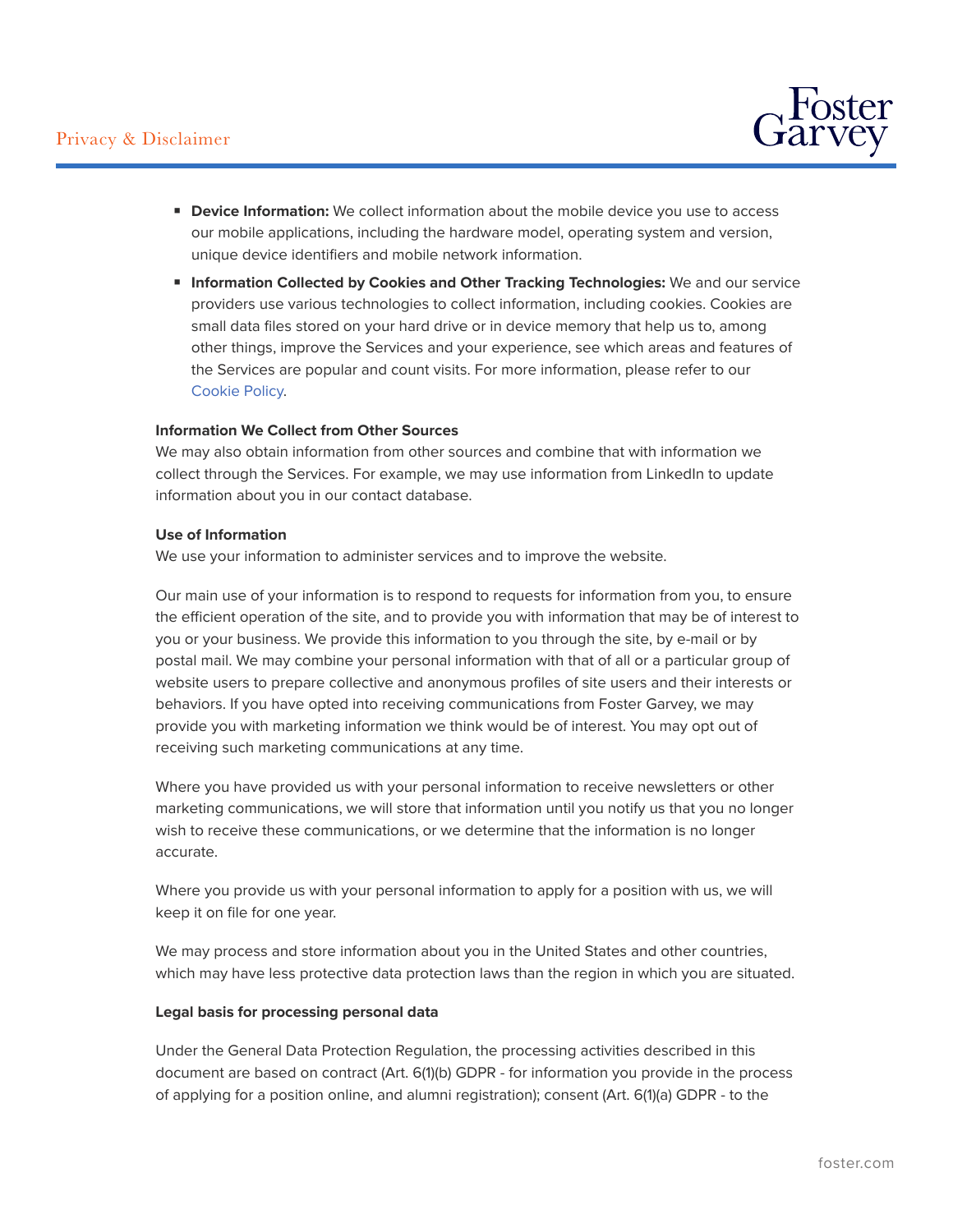### Privacy & Disclaimer



extent you sign up for one of our email newsletters, and if you agree to cookies through our banner); and legitimate interest (Art. 6(1)f) GDPR), specifically our interest in promoting our services and customizing our website.

#### **Sharing of Information**

We may share information about you as follows or as otherwise described in this policy:

- With the applicable state bar association, we may share your name and bar number in connection with an application for CLE credit;
- With vendors, consultants, and other service providers who are working on our behalf and need access to your information to carry out their work for us;
- In connection with, or during negotiations of, any merger, sale of our assets, financing or acquisition of all or a portion of our business to another company; and.
- In response to a request for information if we believe disclosure is in accordance with, or required by, any applicable law or legal process, including lawful requests by public authorities to meet national security or law enforcement requirements; and
- If we believe your actions are inconsistent with our user agreements or policies, or to protect the rights, property and safety of us or any third party.

We may also share aggregated or de-identified information, which cannot reasonably be used to identify you.

We may, for the above purposes, transfer your information to any office of the firm. The firm's offices are located worldwide, including in the United States of America and China, which may not have similar data protection legislation as the European Economic Area.

However, for the processing of your data the firm will at all times ensure a data protection level equivalent to the one in the European Economic Area, and implement appropriate safeguards within the meaning of Art. 46 GDPR, such as standard data protection clauses, if the recipient is not located in a country considered to be ensuring an adequate level of protection within the meaning of Art. 45 GDPR. Please contact us if you have additional questions or would like to obtain a copy.

#### **Links to Other Websites and Third-Party Content**

We may provide links to or embed videos hosted by third-party websites, services, and applications, such as YouTube, that are not operated or controlled by Foster Garvey. This Privacy Policy does not apply to third-party services, and we cannot take responsibility for the content, privacy policies, or practices of third-party services. We encourage you to review the privacy policies of any third-party service before providing any information to or through them. The Services may include an activity feed, social media buttons and widgets, such as the Facebook "Like" button or the "Share This" button. Your interactions with these features are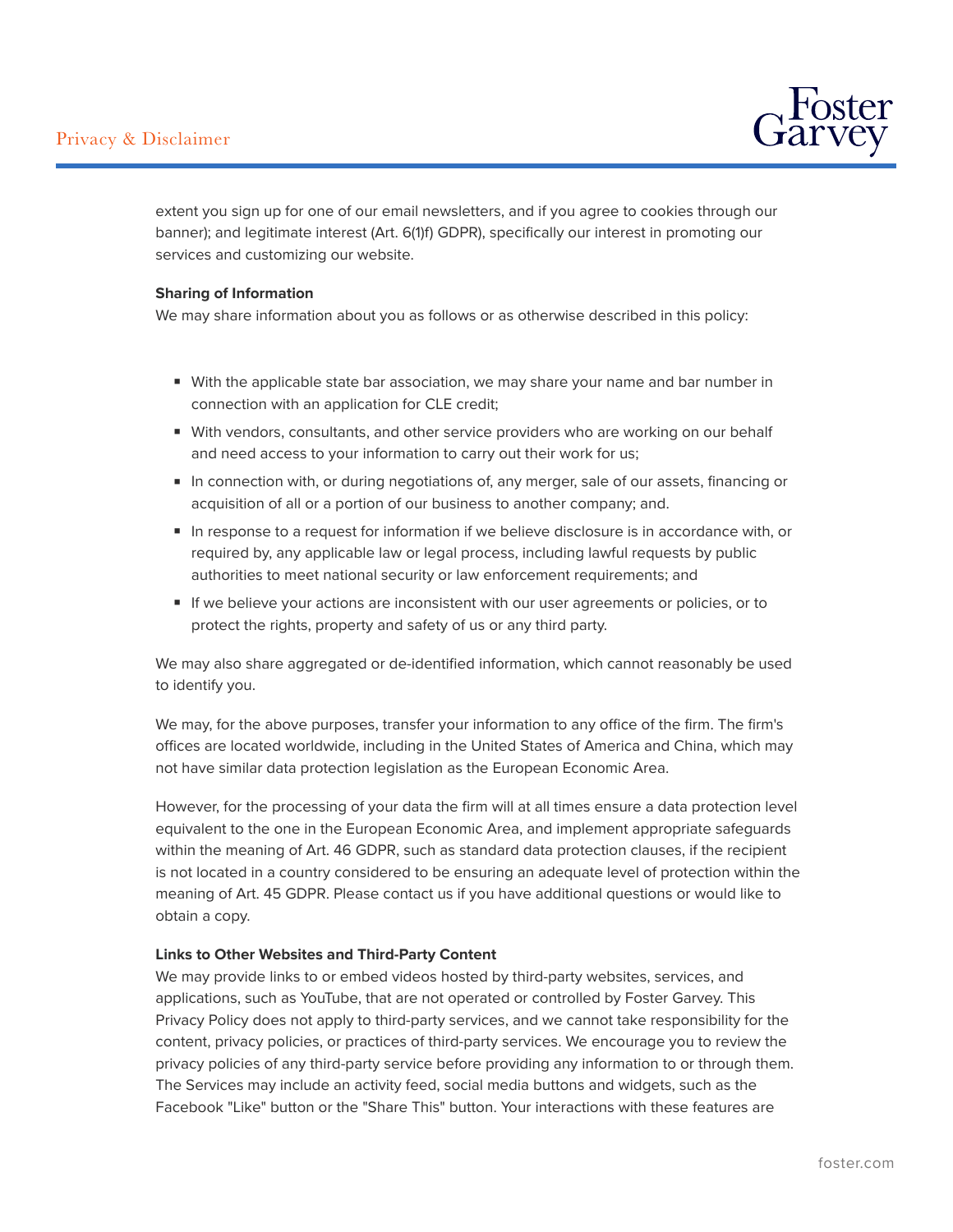

governed by the privacy policy of the third-party service that provides the feature.

#### **Data Retention**

We store the information we collect about you for as long as is necessary for the purpose(s) for which we collected it and in accordance with our legal obligations and legitimate business interests.

#### **Residents of the European Economic Area**

If you are a resident of the European Economic Area ("**EEA**"), you have certain rights and protections under applicable law regarding the processing of your personal data. The term "personal data" has the meaning given to it by the EU General Data Protection Regulation ("**GDPR**"). When we process your personal data as described in this Privacy Policy, we will only do so when we have a legitimate interest in processing your personal data (for example, our legitimate interest in providing the Services, responding to your inquiries and sending you marketing communications), when the processing is necessary for the performance of a contract between you and us (for example, to provide you with legal services), when the processing is necessary for compliance with a legal obligation to which we are subject, or when we have your consent to process your personal data. When processing is based on consent, you have the right to revoke such consent at any time. You also have the right to access personal data we hold about you and to ask that your personal data be corrected, erased, or transferred. You may also have the right to object to, or request that we restrict, certain processing. If you would like to exercise any of these rights, you may contact us as indicated below. If you have a concern about our processing of personal data that we are not able to resolve, you have the right to lodge a complaint with the data privacy authority where you reside. For contact details of your local Data Protection Authority, please see: [http://ec.](http://ec.europa.eu/justice/data-protection/article-29/structure/data-protection-authorities/index_en.htm) [europa.eu/justice/data-protection/article-29/structure/data-protection-authorities/index\\_en.](http://ec.europa.eu/justice/data-protection/article-29/structure/data-protection-authorities/index_en.htm) [htm.](http://ec.europa.eu/justice/data-protection/article-29/structure/data-protection-authorities/index_en.htm)

#### **Our commitment to data security**

To prevent unauthorized access, improper use or disclosure, unauthorized modification or unlawful destruction or accidental loss, and to ensure the correct use of information, we employ physical, technical and administrative procedures to safeguard this website and the personal information we collect online. All of our employees and any third parties we employ to process your personal information are obliged to respect its confidentiality. However, transmission of information through the internet is not secure. Although we seek to protect your information as described above, we cannot guarantee the security of any information you transmit to the website or to us, and you transmit such information at your own risk.

#### **Promotional Communications**

You may opt out of receiving marketing or promotional emails from us by following the instructions in those emails. Please note that even if you opt out of receiving promotional emails, we may still send you non-promotional communications, such as those about your account or our ongoing business relations.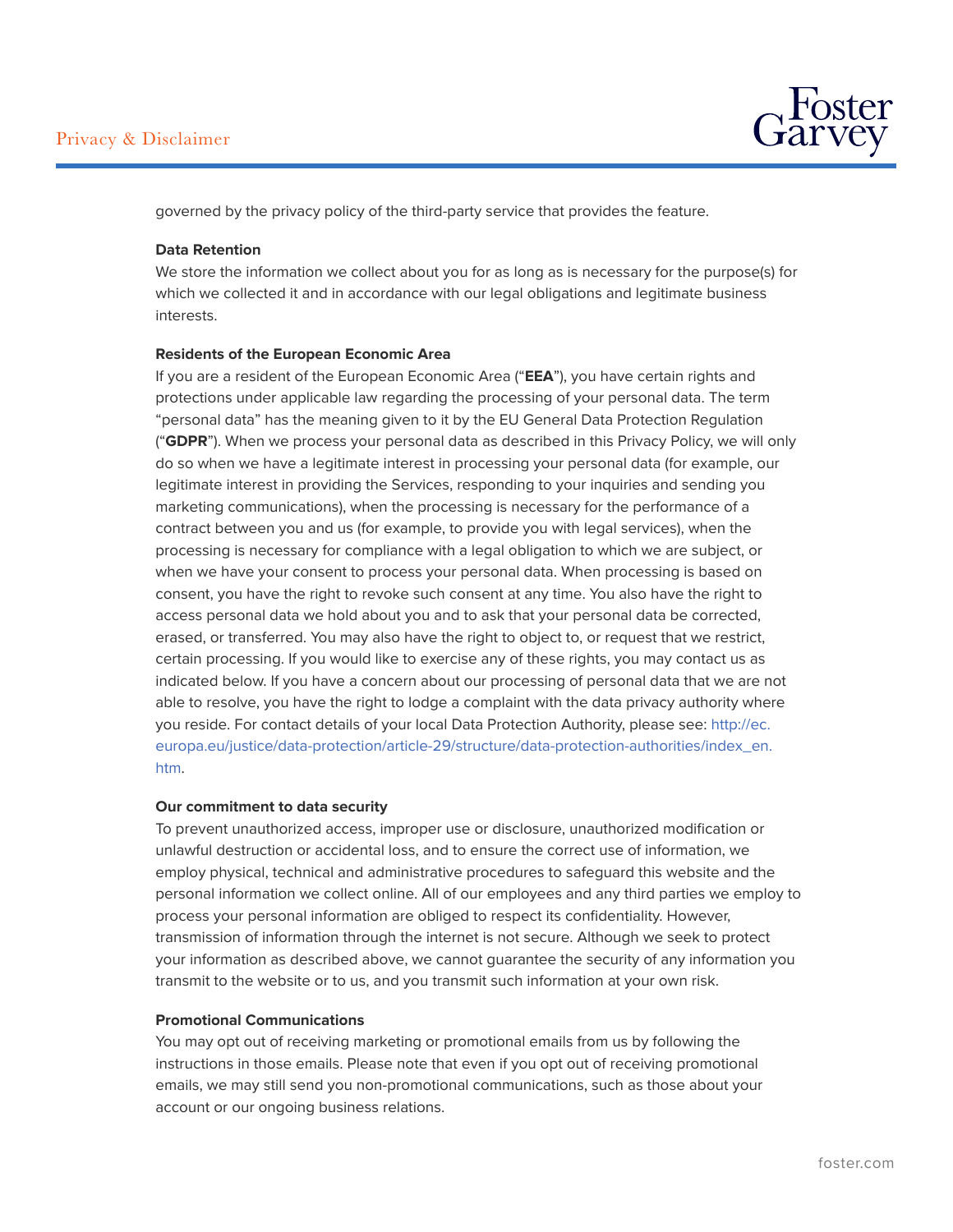### Privacy & Disclaimer

 $\overline{a}$ 



#### **Contact Us**

If you have any questions about this policy, please contact us at:

Foster Garvey, P.C. 1111 Third Avenue, Suite 3000 Seattle, WA 98101 Telephone: 206.447.4400 Fax: 206.447.9700 Email: [info@foster.com](mailto:info@foster.com)

### **Terms of Use**

#### **Last Updated: October 1, 2019**

PLEASE READ THESE TERMS OF SERVICE CAREFULLY. BY ACCESSING OR USING OUR SERVICES (DEFINED BELOW), YOU AGREE TO BE BOUND BY THESE TERMS OF SERVICE AND ALL TERMS INCORPORATED BY REFERENCE. IF YOU DO NOT AGREE TO THESE TERMS OF SERVICE, DO NOT ACCESS OR USE OUR SERVICES.

These Terms of Service ("**Terms**") apply to your access to and use of the websites and other online products and services that are provided by Foster Garvey P.C. ("**Foster Garvey**," "**we**," or "**us**") and link to these Terms (collectively, our "**Services**").

We reserve the right to change or modify these Terms at any time and in our sole discretion. If we make changes to these Terms, we will update the "Last Updated" date above. Your continued use of our Services following the posting of changes or modifications will confirm your acceptance of such changes or modifications. If you do not agree to the amended Terms, you must stop using our Services.

If you have any questions or comments regarding our Services or these Terms, please contact us.

#### **1. Privacy Policy**

Please refer to our [Privacy Policy](#PrivacyPolicy) for information on how we collect, use, share and otherwise process information from users of our Services.

#### **2. No Legal Advice; Advertising Statement**

Information made publicly available on our Services is made available for general informational purposes only, and is not intended to constitute specific legal advice or to be a substitute for advice from qualified counsel. Without limiting the foregoing, such information may not reflect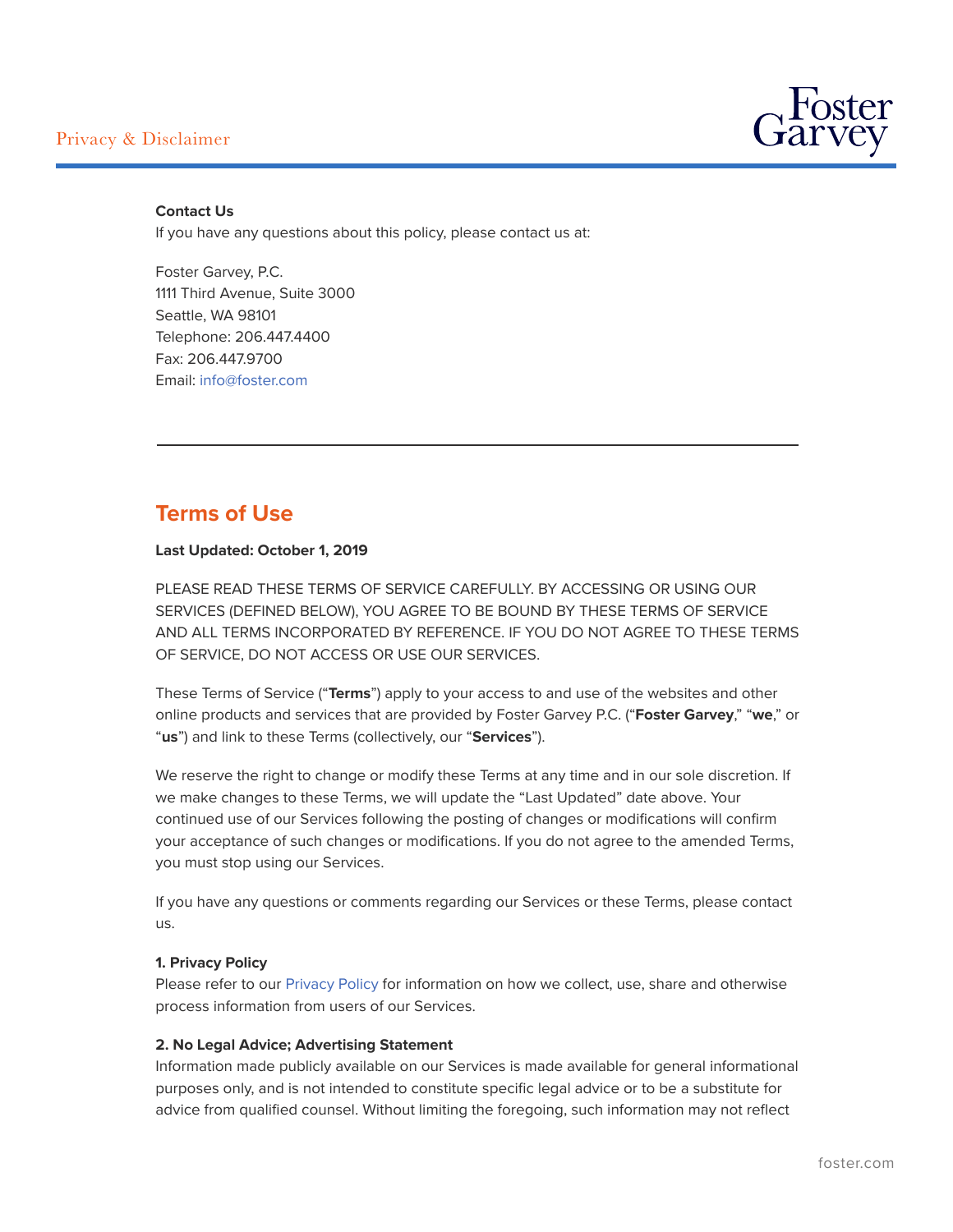

recent developments in the law, may not be complete, and may not be accurate in or applicable to your jurisdiction. You should not act or refrain from acting based on any such information without first obtaining advice from professional counsel qualified in the applicable subject matter and jurisdictions.

The representative matters and other experience included herein may date from periods before an individual lawyer joined Foster Garvey, may not contain full or complete client or entity name references, and may contain colloquial rather than client or entity-specific name references. Any representative matters and other experience included herein should not imply current or former client status. You should not rely on any information contained herein, in particular any reference to representative matters and other experience, in making any decision, taking any action or refraining from taking any action.

Portions of the Services may contain attorney advertising under the rules of some states. Prior results do not guarantee a similar outcome.

#### **3. No Attorney-Client Relationship**

Foster Garvey has a policy of entering into attorney-client relationships with its clients only in accordance with certain procedures which include executing an engagement letter and addressing professional responsibility conflicts as required by the Bar Associations of the states in which Foster Garvey maintains offices. You agree that your access of the Services or receipt of the information from the Services, or your transmission of electronic mail to addresses on the Foster Garvey website, does not create an attorney-client relationship between you and Foster Garvey.

If you choose to contact Foster Garvey through this website, you should be aware that any information transmitted electronically may not be secure.

We appreciate your interest in Foster Garvey. However, unsolicited e-mails and information sent to Foster Garvey will not be considered confidential and do not create an attorney-client relationship with Foster Garvey.

If you are not an existing client of Foster Garvey, you should not transmit to Us any confidential information and the firm cannot ensure that such information transmitted to Us will be treated as confidential or will invoke an attorney-client privilege. Foster Garvey assumes no responsibility for the confidentiality or return of such information.

#### **4. Authorized Jurisdictions**

Although this website may be viewed from any of the 50 United States of America and territories, as well as any country, Foster Garvey's attorneys are not authorized to practice law in every state, country, or jurisdiction. The bar memberships of our attorneys are listed in the directory of attorneys. Each Foster Garvey attorney is licensed to practice only in those jurisdictions set forth in that attorney's biography on the Foster Garvey website. Except as specifically stated, each Foster Garvey attorney is not certified (including as a specialist) by any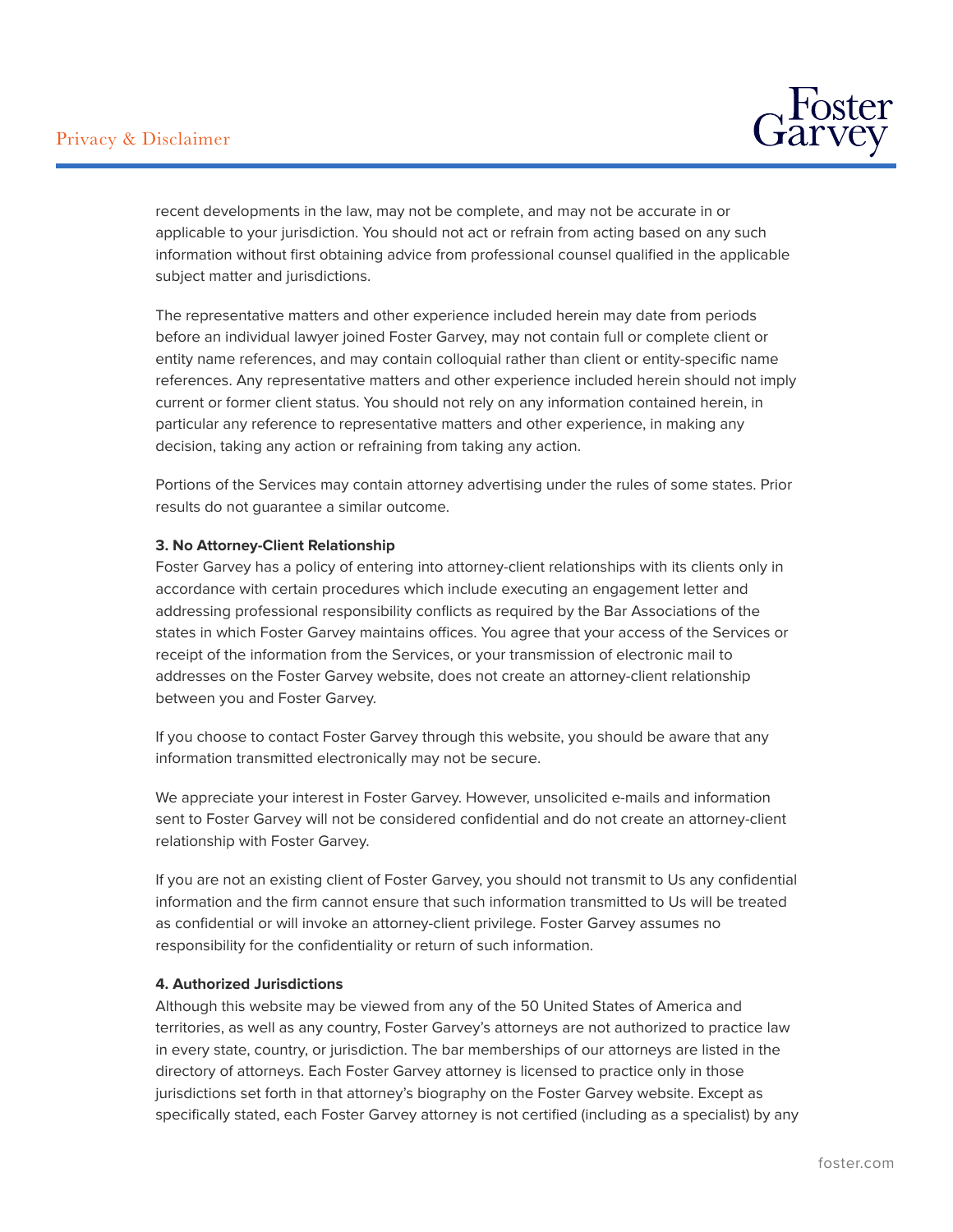

professional or government authority. The listing of Foster Garvey attorneys in practice groups is not intended to indicate any professional or governmental certification.

#### **5. Eligibility**

You must be at least 18 years of age to use our Services. If you are under 18 years of age (or the age of legal majority where you live), you may use our Services only under the supervision of a parent or legal guardian who agrees to be bound by these Terms. If you are a parent or legal guardian of a user under the age of 18 (or the age of legal majority), you agree to be fully responsible for the acts or omissions of such user in relation to our Services. If you use our Services on behalf of another person or entity, (a) all references to "you" throughout these Terms will include that person or entity, (b) you represent that you are authorized to accept these Terms on that person's or entity's behalf, and (c) in the event you or the person or entity violates these Terms, the person or entity agrees to be responsible to us.

#### **6. Intellectual Property Ownership and Limited License**

Our Services, including the text, graphics, images, photographs, videos, illustrations, information, data, software, and other content and materials contained therein (and the selection, arrangement and presentation thereof), are owned by Foster Garvey or our licensors and are protected under both U.S. and foreign laws. Except as explicitly stated in these Terms, all rights in and to our Services are reserved by us or our licensors. Subject to your compliance with these Terms, you are granted a limited, nonexclusive, nontransferable, non-sublicensable, revocable license to access and use the Services for non-commercial purposes and to download and print materials from the Services for the purpose of viewing, reading and retaining such materials for reference. Any other access, use, copying, distribution, retransmission or modification of our Services, without our prior written permission, is strictly prohibited and will terminate the license granted herein and violate our intellectual property rights.

Other than Foster Garvey trademarks or names, all other trademarks, registered trademarks, product names, and company names or logos mentioned in our Services are the property of their respective owners. Reference to any products, services, processes or other information, by trade name, trademark, manufacturer, supplier or otherwise does not constitute or imply our endorsement, sponsorship or recommendation.

#### **7. Repeat Infringer Policy; Copyright Complaints**

In accordance with the Digital Millennium Copyright Act and other applicable law, we have adopted a policy of terminating, in appropriate circumstances, the accounts of users who repeatedly infringe the intellectual property rights of others. If you believe that any part of our Services infringes any copyright that you own or control, you may notify our Designated Agent as follows: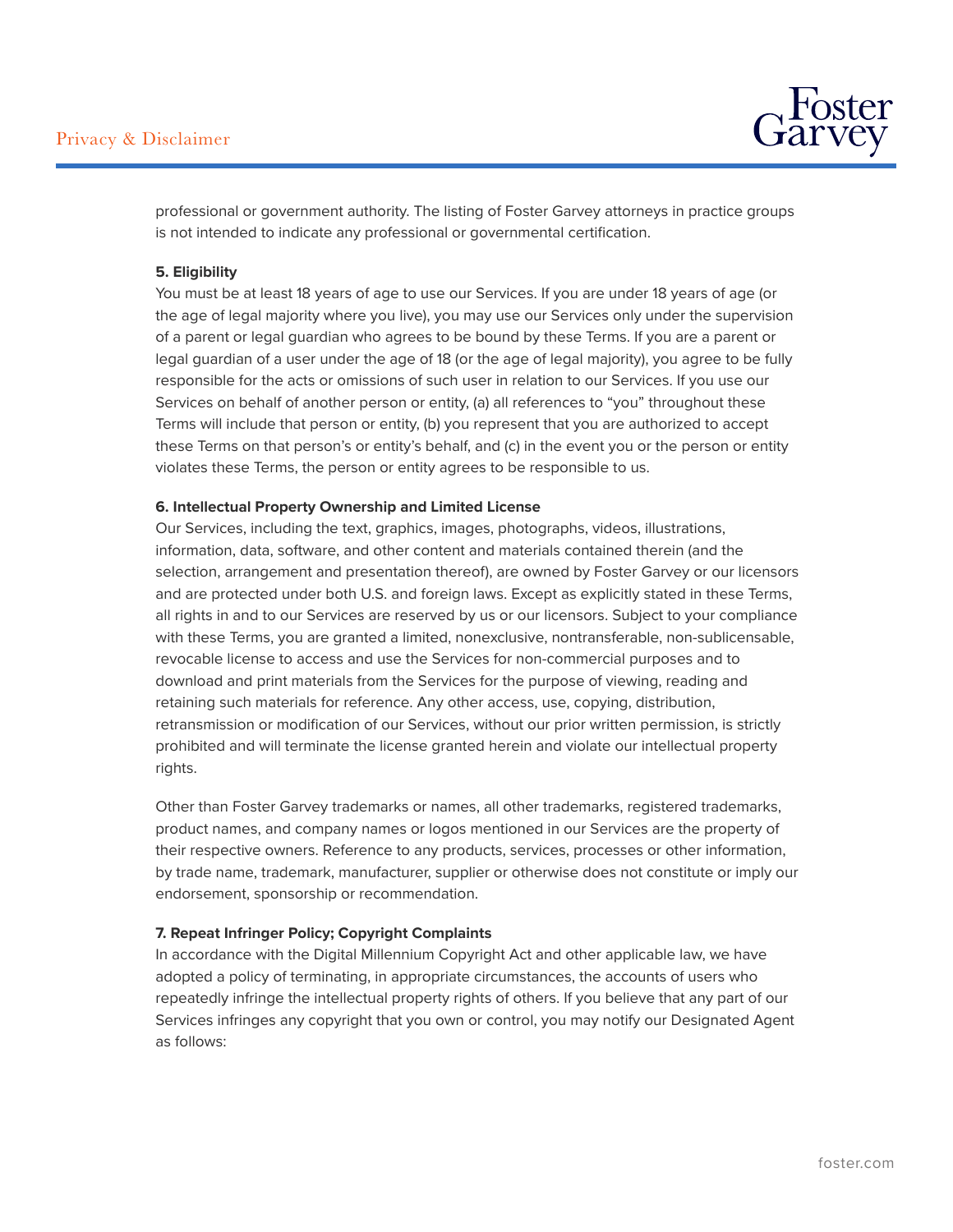

Designated Agent:

Foster Garvey

Address:

1111 Third Avenue Suite 3000 Seattle, WA 98101-3099

Telephone Number:

206.447.4400

E-Mail Address:

info@foster.com

Please see [17 U.S.C. §512\(c\)\(3\)](http://uscode.house.gov/view.xhtml?req=granuleid:USC-prelim-title17-section512&num=0&edition=prelim) for the requirements of a proper notification. Also, please note that if you knowingly misrepresent in your notification that the material or activity is infringing, you may be liable to us for certain costs and damages.

#### **8. Third-Party Content**

We may provide information about third-party products, services, activities or events on our Services, or we may allow third parties to make their content and information available on our Services (collectively, "**Third Party Content**") as a service to those interested in this information. Your dealings or correspondence with third parties and your use of or interaction with any Third-Party Content are solely between you and the third party. We do not control, endorse or adopt any Third-Party Content and make no representation or warranties of any kind regarding Third-Party Content, and your access to and use of such Third-Party Content is at your own risk.

#### **9. User Content and Interactive Services or Areas**

Our Services may include interactive areas or services ("**Interactive Areas**"), such as forums, interactive tools, chat rooms or message boards, online hosting or storage services, or other areas or services in which you or other users create, post, store or share content, including messages, data, information, photos, videos, applications and other materials on our Services (collectively, "**User Content**"). Except for the license you grant below, you retain all rights in and to your User Content, as between you and Foster Garvey.

You grant Foster Garvey and our affiliates a nonexclusive, royalty-free, perpetual, irrevocable, worldwide, fully paid and sublicensable right to use, reproduce, modify, adapt, publish, translate, create derivative works from, distribute, perform and display your User Content and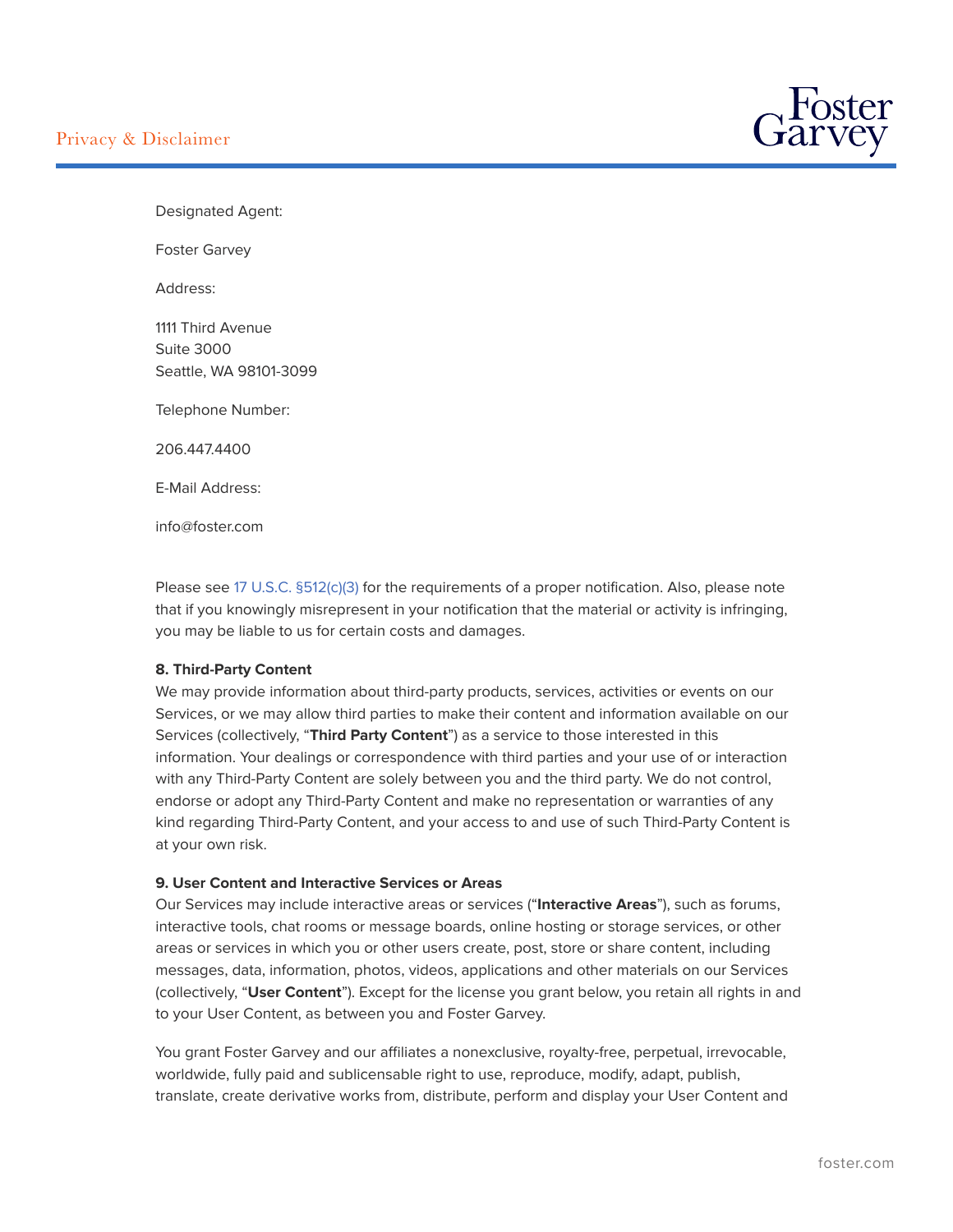

any name, username or likeness provided in connection with your User Content in all media formats and channels now known or later developed without compensation to you.

You may not create, post, store or share any User Content that violates these Terms or for which you do not have all the rights necessary to grant us the license described above. You represent and warrant that (a) you own and control all of the rights to the User Content that you post or you otherwise have the right to post such User Content to our Services; (b) the User Content is accurate and not misleading; and (c) use and posting of the User Content you supply does not violate these Terms and will not violate any rights of or cause injury to any person or entity. Although we have no obligation to screen, edit or monitor any of the User Content posted in Interactive Areas, we may delete or remove any User Content at any time and for any reason without or without notice.

#### **10. Feedback**

Separate and apart from User Content, you may voluntarily post, submit or otherwise communicate to us any questions, comments, suggestions, ideas, original or creative materials, or other information or materials regarding our Services (but excluding any client information) (collectively, the "**Feedback**"). You understand that we may use such Feedback for any purpose, commercial or otherwise, without acknowledgment or compensation to you, including, without limitation, to develop, copy, publish or improve the Feedback in our sole discretion. You understand that we may treat Feedback as nonconfidential.

#### **11. Prohibited Content and Conduct**

You will not use the Foster Garvey Services in violation of any applicable law. Without limiting the foregoing, you will not use the Foster Garvey Services in connection with (a) the infringement of intellectual property rights including Foster Garvey's rights in its marks and its articles and alerts; (b) the unauthorized transmission of unsolicited commercial electronic mail; (c) the transmission of defamatory materials; or (d) fraud. You will not violate, attempt to violate, or knowingly facilitate the violation of the security (including access control or authentication systems) or integrity of the Foster Garvey Services.

We may also, at our sole discretion, limit access to our Services and/or terminate the accounts of any users who infringe any intellectual property rights of others, whether there is any repeat infringement or not. Enforcement of this Section is solely at our discretion, and failure to enforce this Section in some instances does not constitute a waiver of our right to enforce it in other instances. In addition, this Section does not create any private right of action on the part of any third party or any reasonable expectation that our Services will not contain any content that is prohibited by such rules.

#### **12. User Accounts**

To access certain areas of our Services, you may be required to register for an account. If you register for an account, you agree to provide accurate information and promptly update this information if it changes. You must also maintain the security of your account and promptly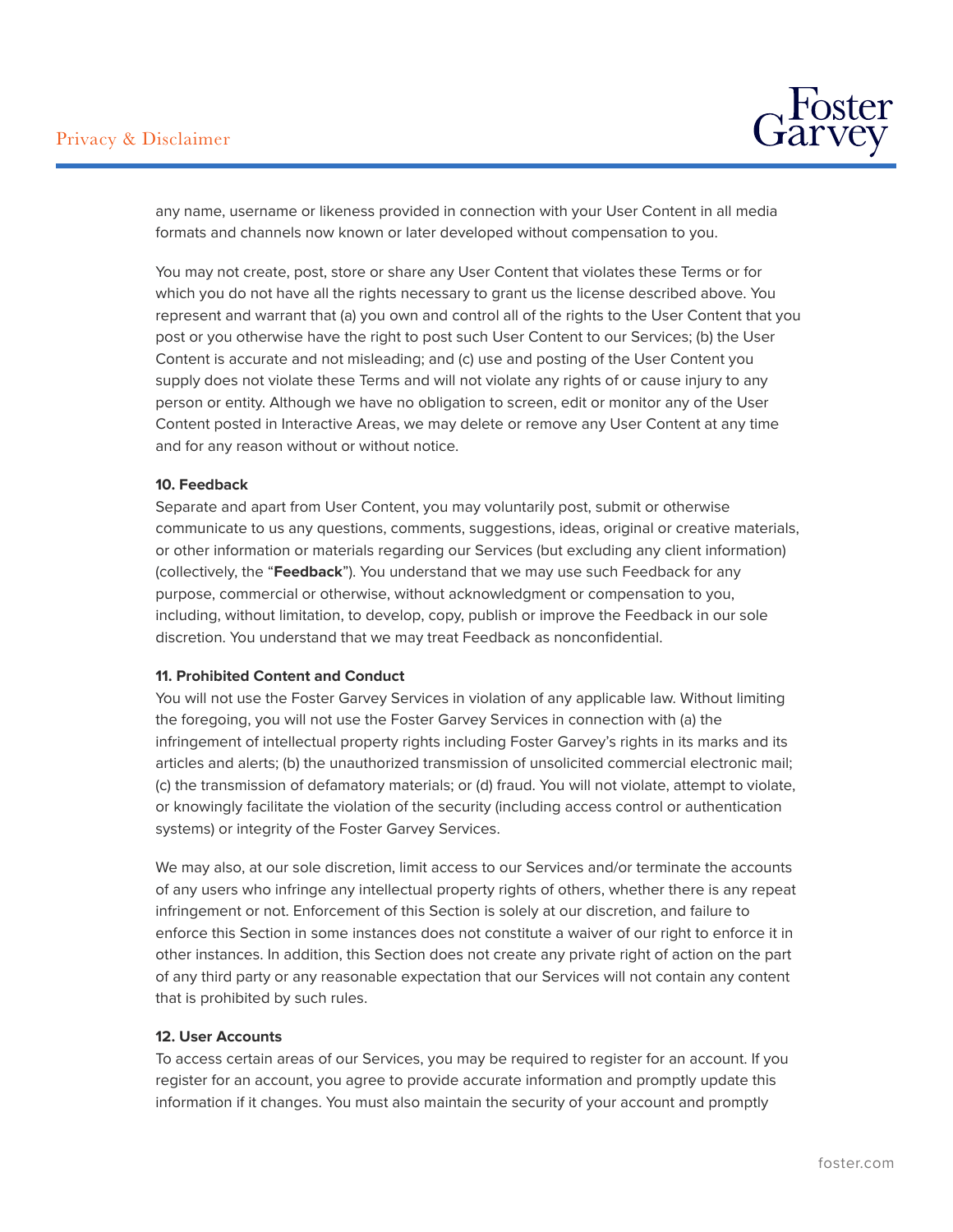

notify us if you discover or suspect that someone has accessed your account without your permission. If you permit others to use your account credentials, you are responsible for the activities of such users that occur in connection with your account. We reserve the right to reclaim usernames, including on behalf of businesses or individuals that hold legal claim, including trademark rights, in those usernames.

#### **13. Indemnification**

To the fullest extent permitted by applicable law, you will defend, indemnify and hold harmless Foster Garvey, our officers, directors, agents, partners, employees, independent contractors, service providers and consultants, and their respective directors, employees and agents (individually and collectively, the "**Foster Garvey Parties**"), from and against any losses, claims, damages, demands, costs, liabilities and expenses (including, but not limited to, reasonable attorneys' fees) ("**Claims**") arising out of or related to (a) your access to or use of our Services; (b) your User Content or Feedback; (c) your violation of these Terms; (d) your violation, misappropriation or infringement of any rights of another (including intellectual property rights or privacy rights); or (e) your conduct in connection with our Services. You agree to promptly notify the Foster Garvey Parties of any third-party Claims, cooperate with the Foster Garvey Parties in defending such Claims, and pay all fees, costs and expenses associated with defending such Claims (including, but not limited to, attorneys' fees). You also agree that the Foster Garvey Parties will have control of the defense or settlement, at our sole option, of any third-party Claims. This indemnity is in addition to, and not in lieu of, any other indemnities set forth in a written agreement between you and the Foster Garvey Parties.

#### **14. Disclaimer**

Except as expressly provided in writing by us, our Services are provided "as is" and "as available" without warranties of any kind, either express or implied. We disclaim all other warranties, express or implied, including, without limitation, implied warranties of merchantability, fitness for a particular purpose, title and non-infringement. We do not represent or warrant that our Services are accurate, complete, reliable, current or error-free. While we attempt to make your use of our Services safe, we cannot and do not represent or warrant that our Services or its servers are free of viruses or other harmful components. You assume the entire risk as to the quality and performance of our Services.

#### **15. Limitation of Liability**

To the fullest extent permitted by applicable law, the Foster Garvey Parties will not be liable to you under any theory of liability—whether based in contract, tort, negligence, warranty or otherwise—for any special, indirect, incidental or consequential damages, or lost profits, even if we or the other Foster Garvey Parties have been advised of the possibility of such damages. In no event shall our aggregate liability, whether in contract, warranty, tort (including negligence, whether active, passive or imputed), product liability, strict liability or other theory, arising out of or relating to these Terms exceed the greater of any compensation you pay, if any, us for access to or use of our Services, or fifty dollars (\$50.00).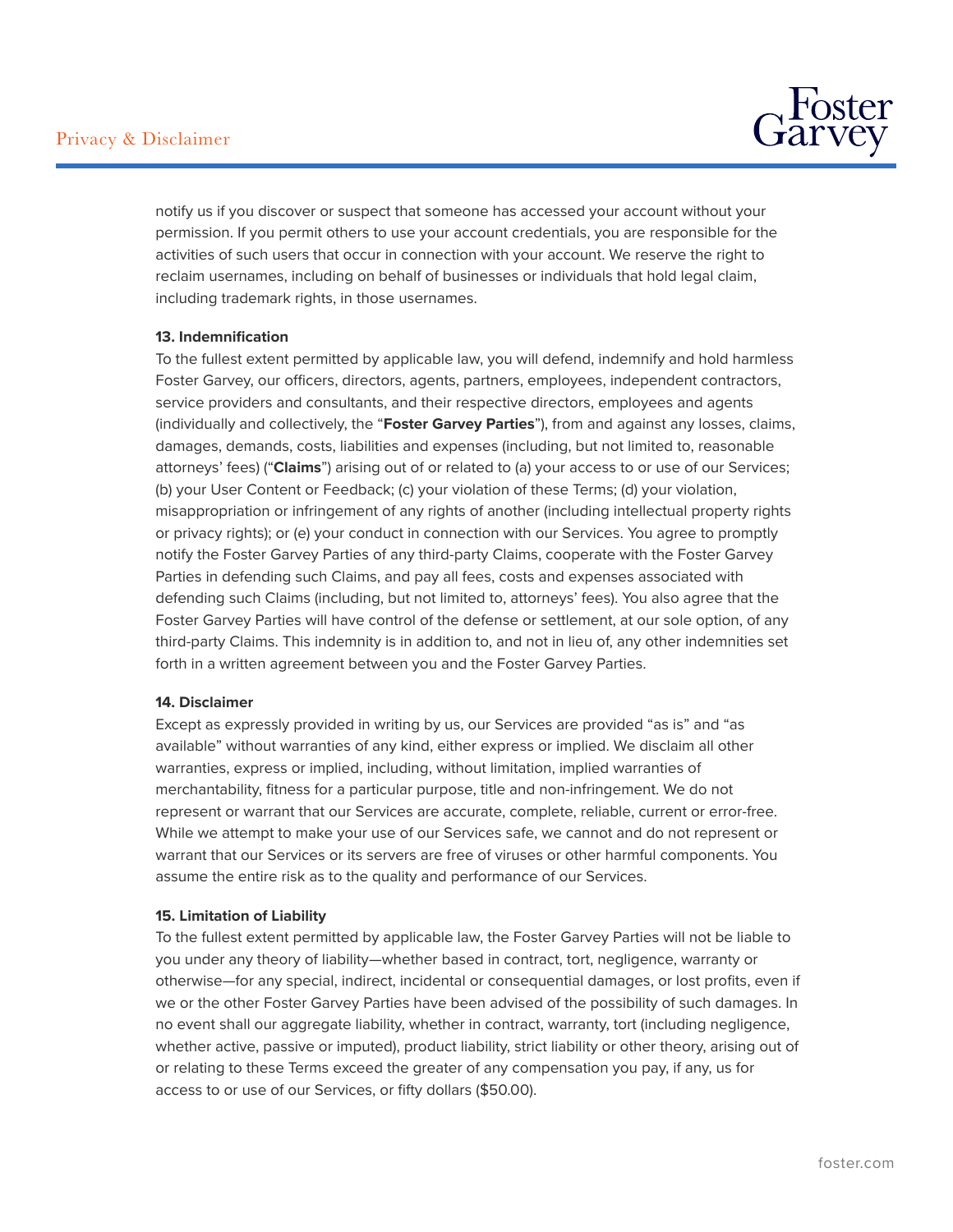

The limitations set forth in this Section will not limit or exclude liability for our or the other Foster Garvey Parties' gross negligence, fraud or intentional misconduct, or for any other matters in which liability cannot be excluded or limited under applicable law. Additionally, some jurisdictions do not allow the exclusion or limitation of incidental or consequential damages, so the above limitations or exclusions may not apply to you.

Foster Garvey assumes no responsibility for computer viruses resulting from use of our website. Foster Garvey at its discretion may choose from time to time to link to third-party websites. Such links do not constitute an endorsement of such third-party website, nor is Foster Gavey responsible for any viruses, content or disputes resulting from your access to such third-party sites.

#### **16, Modifying and Terminating Services**

We reserve the right to modify our Services or to suspend or stop providing all or portions of our Services at any time. You also have the right to stop using our Services at any time. We are not responsible for any loss or harm related to your inability to access or use our Services.

#### **17. Governing Law and Venue**

Any dispute arising from these Terms and your use of our Services will be governed by and construed and enforced in accordance with the laws of the state of Washington, except to the extent preempted by U.S. federal law, without regard to conflict of law rules or principles (whether of Washington or any other jurisdiction) that would cause the application of the laws of any other jurisdiction. You agree that any action at law or in equity arising out of or relating to these Terms will be filed only in the state and federal courts located in King County, Washington, and you hereby irrevocably and unconditionally consent and submit to the exclusive jurisdiction of such courts over any suit, action or proceeding arising out of these Terms.

#### **18. Severability**

If any provision of these Terms is unlawful, void or unenforceable, that provision shall be deemed severable from these Terms and does not affect the validity and enforceability of any remaining provisions.

#### **19. Miscellaneous**

L

Our failure to exercise or enforce any right or provision of these Terms will not operate as a waiver of such right or provision. The section titles in these Terms are for convenience only and have no legal or contractual effect. Except as otherwise provided herein, these Terms are intended solely for the benefit of the parties and are not intended to confer third-party beneficiary rights on any other person or entity. You agree that communications and transactions between you and Foster Garvey may be conducted electronically.